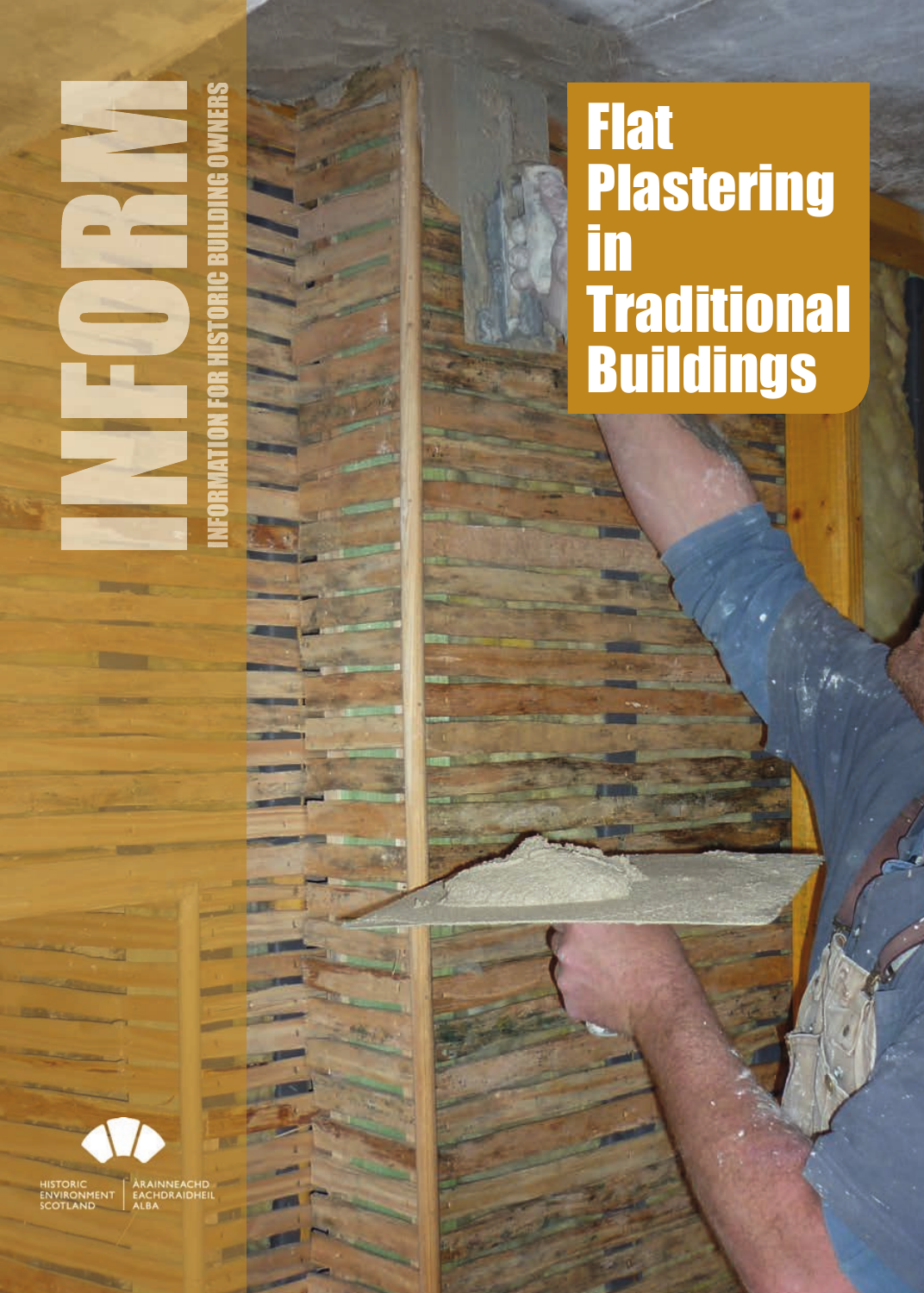# **Introduction**

Plaster has a long history of use as a finishing material for internal walls in Scotland. Traditional plasterwork is usually either earth or lime based. The two main methods of using lime plaster as an internal finish are either to apply it directly onto masonry, commonly referred to as plaster on the hard, or onto a backing of timber laths.

This INFORM provides information on the material make-up and preparation methods of lime plaster, as well as how to apply it. It also considers how to repair plaster, including replastering and patch repairs works.

## **Materials for traditional plasterwork**

#### **Lime**

The main component of the majority of plaster in traditional buildings is lime. Traditionally, most lime used for internal plastering would have been non-hydraulic or fat lime. This was formed by burning limestone in a kiln to drive off its carbon dioxide and water content to leave a white powder known as *quicklime*. This was then *slaked* (immersed in water) to produce lime putty (Fig. 1) and left in a pit or tank to mature for around three months before use.

Today lime for plastering mainly comes in the form of bagged hydrated lime. Best practice would still be to mature this in water for around three months prior to use in order to bring about the benefits of traditionally



*Fig. 1 Quick lime being slaked using traditional methods.*



*Fig. 2 Matured lime putty for use in traditional plastering can be bought from suppliers.*

slaked and matured putty (Fig. 2). Matured lime for plastering can also be bought from specialist suppliers of lime and traditional building materials. It is important to note the difference between *hydrated lime*, lime which sets in the air, and *hydraulic lime* which sets in the presence of moisture and would rarely be used for plastering traditional buildings.

#### **Gypsum**

Another material found in traditional plastering is gypsum (calcium sulphate,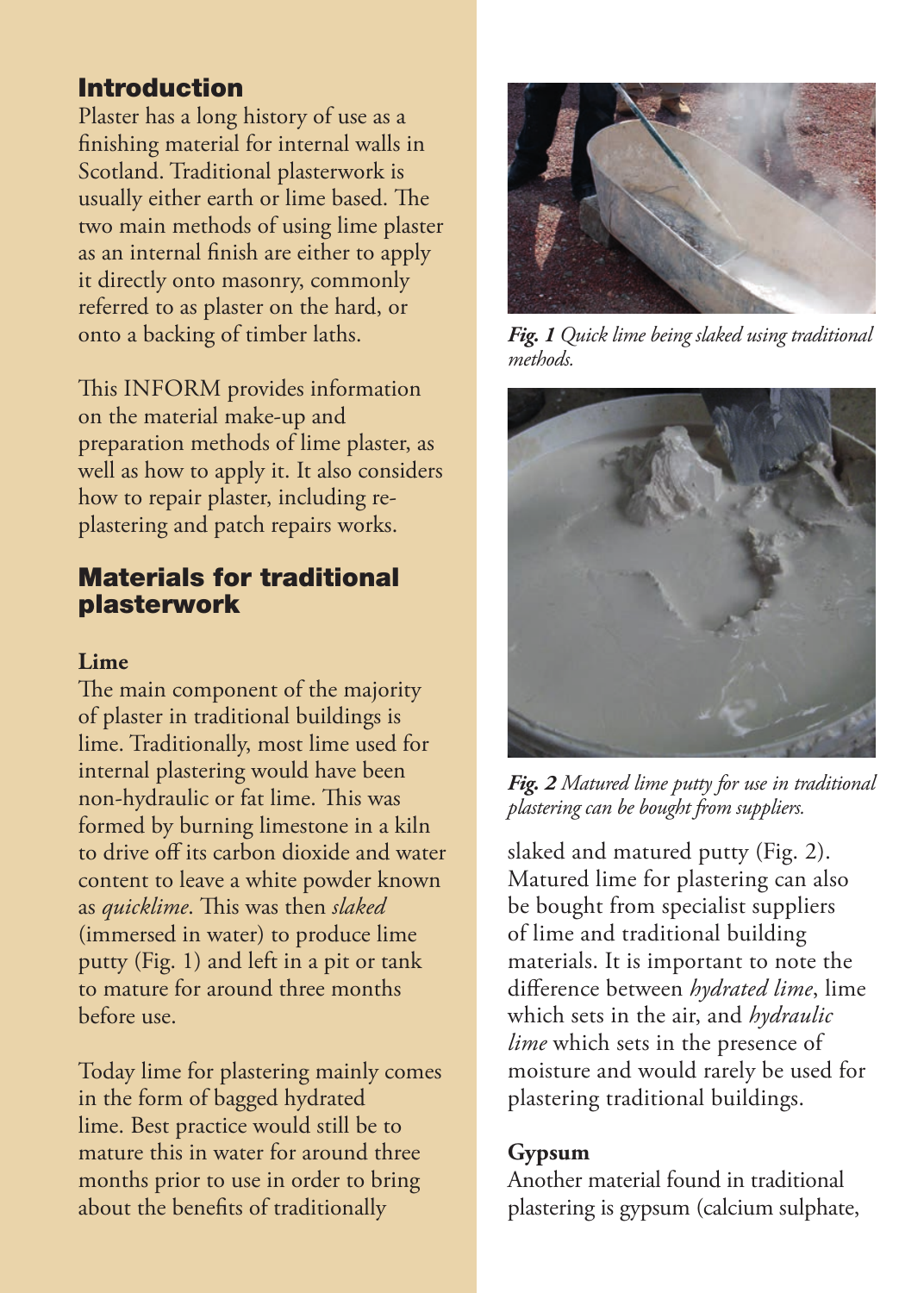or Plaster of Paris) which became popular from the late 18th century. Like lime, it is burnt to form a powder which when immersed in water creates a gypsum putty. However, this creates a putty which is harder and sets more rapidly than lime putty. Most available modern plasters are gypsum based. Lime and gypsum are, however, materials with different properties and where repairs are being carried out to traditional flat lime plasterwork the use of gypsum is likely to be inappropriate. Lime plasters were sometimes gauged with gypsum, where a small amount of gypsum was added to the mix, and where this is found to be the case its addition may be appropriate in repair work although this should not be carried out simply as a matter of course. Material used for the repair of flat plaster work should match that found used originally on a "like for like" basis.

#### **Aggregates**

To form lime plaster, lime putty is mixed with sand aggregate, to form either *coarse*  stuff or *fine stuff*, coarse stuff being formed of aggregate with a larger grain size than fine stuff. Where possible repairs should be like for like, ideally analysing the original

plaster to provide information on the type and grading of aggregate, binder to aggregate ratios, the presence of gypsum gauging and other additions. Sand for plastering should match that used in original work. Generally sand with a grain size of 1-6mm would have been used for the first coat, 1-3mm grain size for the second and 0.5-1.5mm for the finishing coat. Sand used in plaster mixes should be sharp, well graded (having a good mixture of grain sizes) and should be well washed to remove contaminants. In some cases lime plaster, especially the first coat, often contained hair as a reinforcement material. Where this is being added it should always be broken up and well distributed throughout a plaster mix. Hair reinforcement should never be added to a mix prior to maturing, as this will degrade over time and will be unable to provide the strength required.

## **The decay of plasterwork**

The main cause of decay in plasterwork is water ingress which can be caused by defective roofs or plumbing and excess internal moisture (Fig. 3). Water penetration into plasterwork will cause staining and ultimately will lead to the plaster becoming



*Fig. 3 Water ingress and excess moisture is the most common cause of damage and decay to plasterwork.*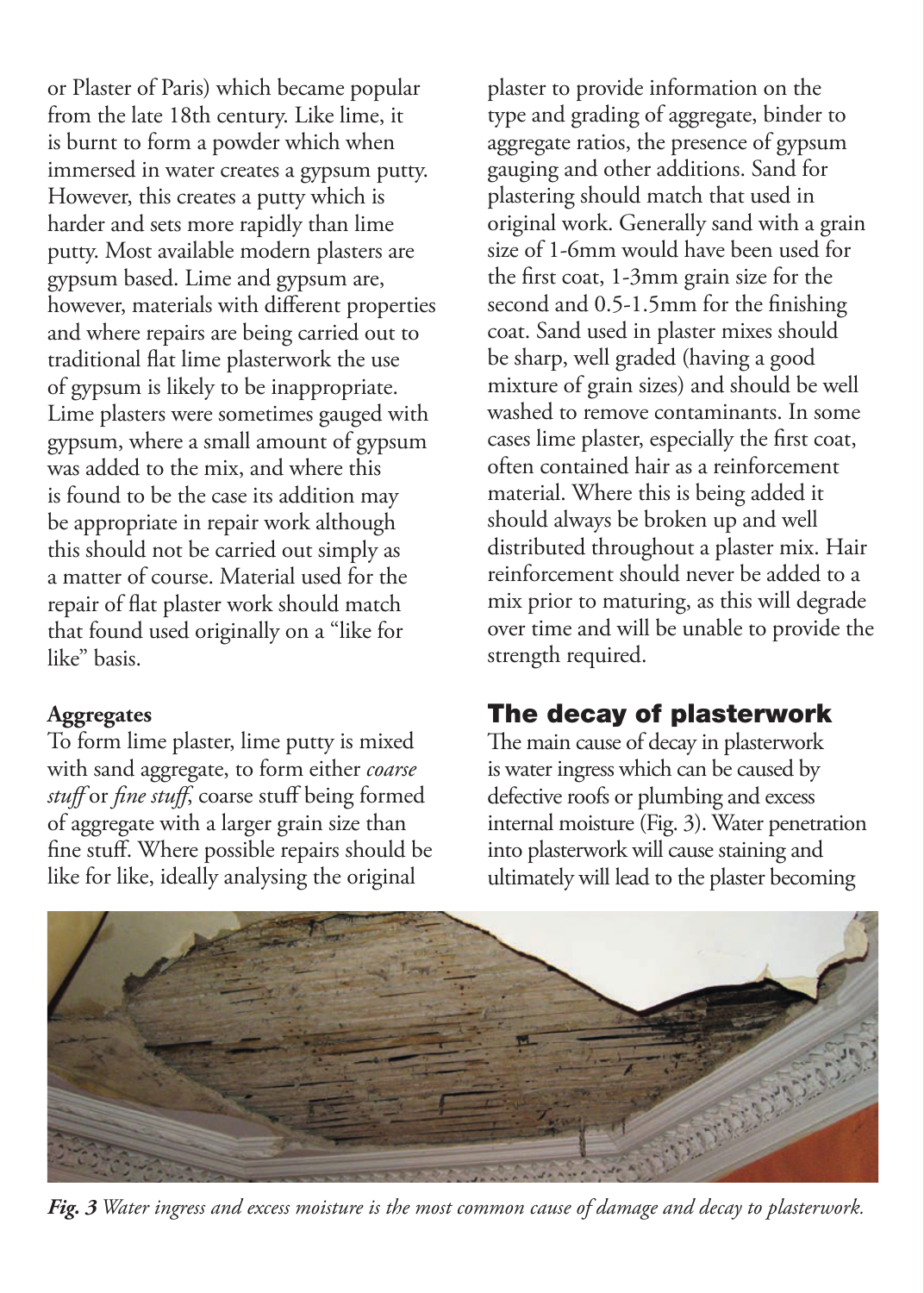detached from its background and collapsing. Where water ingress is the cause of the deterioration of plasterwork the building defect which has led to the problem should be rectified before any repair work takes place. The decay of plasterwork can also be caused by problems with the background to which it is applied such as timber decay in laths or structural movement within masonry. Vibration can also cause mechanical damage to plasterwork. Where these causes are present the fault leading to problems within the plasterwork should be rectified before the plaster itself is repaired.

# **Re-plastering work**

Wherever possible, repair work should be like for like in material properties and methods as these are likely to provide a repair which is durable and compatible with surviving original work. Most traditional plasterwork was applied in three coats. In some cases where masonry was plastered directly on the

hard, without laths, only two or even a single coat may have been used. This was dictated by the standard of finishing required. In repair work the number and thickness of coats used should match that used originally. When plastering, each coat of plaster should be allowed to dry until firm to the touch but not completely dried prior to the next coat being applied. This will normally take between 1 to 3 weeks depending on temperature and humidity.

# **Scratch coat**

The first coat of plaster is known as the scratch or base coat (Fig. 4). The mix for a scratch coat is usually one part of lime putty to between 1 to 3 of coarse, well graded sharp sand although this can vary depending on the properties of the sand and lime being used. The scratch coat will often have hair added to the mix to give added strength. Masonry or lath backgrounds should be



*Fig. 4 Scratch coat of plaster applied on the hard directly to a rubble masonry wall. (Photo credit: Eden Hot Lime Mortars)*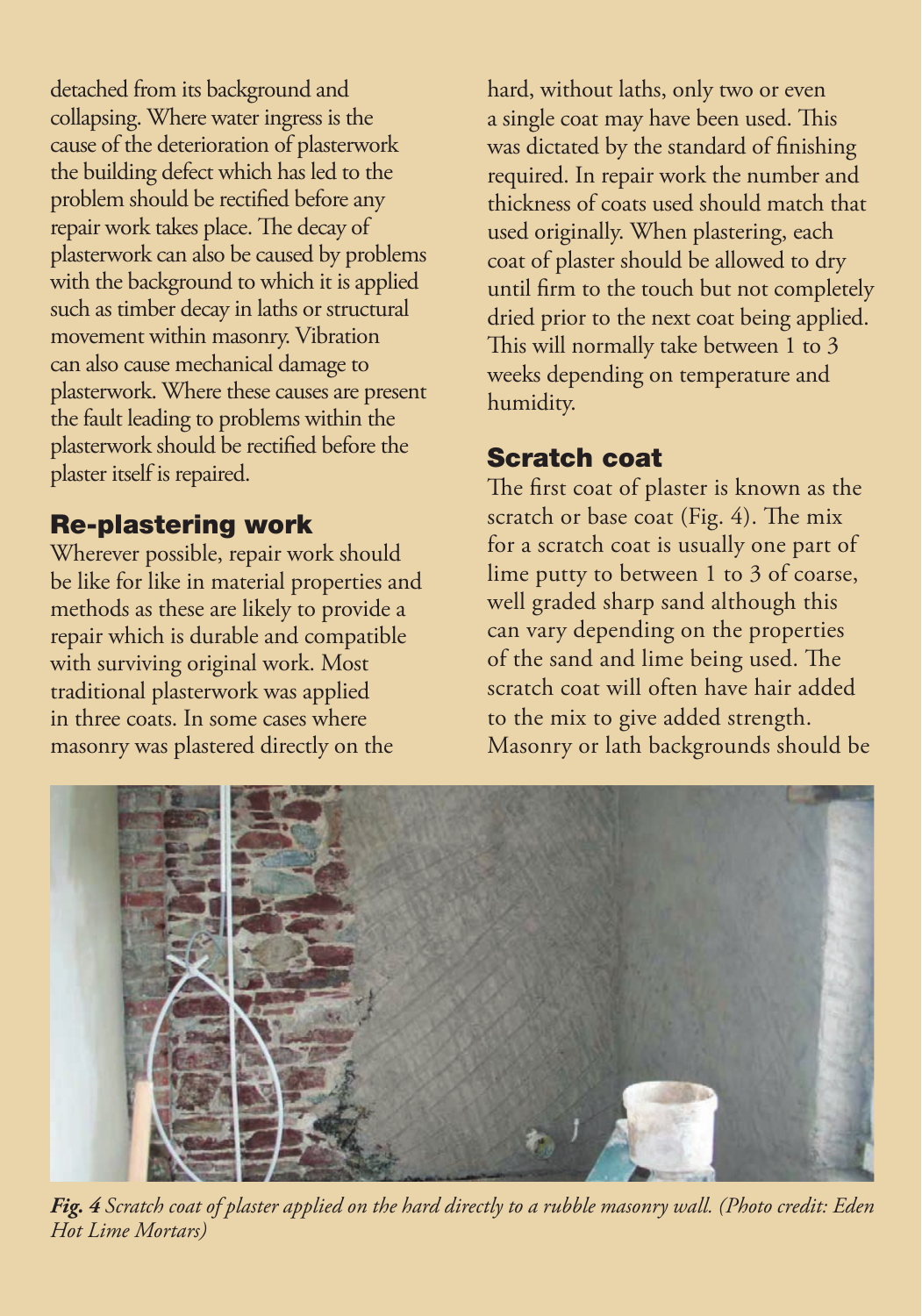dampened down prior to application. A scratch coat will normally be around 9-10mm thick. Whilst still wet the plaster should be scratched using a lath scratcher or other wood toothed tool in diagonal lines to form a diamond pattern.

## **Floating coat**

The second coat of plaster is referred to as the floating or straightening coat. The mix is again likely to be 1 parts of lime putty to 2-3 of coarse, well graded sharp sand. A thickness of around 9-10mm is again used. A long floating rule or straight edge is used to obtain a flat level surface on the plaster whilst still wet. When the floating coat has begun to harden it is dampened and rubbed or "scoured" with a wooden float to reduce the likelihood of shrinkage and produce an open grained finish to help the top coat adhere.

# **Finishing coat**

The final coat is the finishing or top coat. It is generally thinner than the scratch and floating coats, between 2-5mm and uses a finer aggregate. The mix can vary depending on the finish required. More lime will give a softer finish but one which can be polished to a smoother surface. More sand will give a harder finish. Often a simple one part lime to one part sand ratio will be employed. The finishing coat can be applied in two or three thin layers in some instances to help achieve a very fine surface finish. The floating coat is always lightly dampened before application of the finishing coat to

reduce the suction of moisture from one to the other. Once the finishing coat is applied a float is used to scour the surface to give a smooth finish. This final coat of plaster can be worked in a number of ways to achieve a desired finish. A trowel can be used to give a fine closed finish to the plaster. Wooden or sponge floats will give a more open and textured finish.

# **Plas ter on the hard**

When repairing lime plaster which is applied directly to masonry all existing, loose materials such as old plaster or paint should be cleared away. Masonry joints should be raked out only enough to give a key for plaster to adhere to the wall. Masonry should always be dampened prior to application of plaster to avoid too rapid drying which can lead to cracks in plaster. Where a masonry surface is uneven "dubbing out" may be required. This involves indentations in the wall being filled with plaster of the same composition as the scratch coat to give a more even surface.

Where plaster is being applied to laths (Figs. 5 and 6) it should be applied diagonally across the laths with sufficient pressure to force it through the gaps allowing the hardened plaster behind to form a "plug" or "rivet" to anchor the plasterwork. There is no reason why new plaster cannot be applied to existing laths as long as these are in good condition, free of old plaster and other debris and are dampened before new plaster is applied.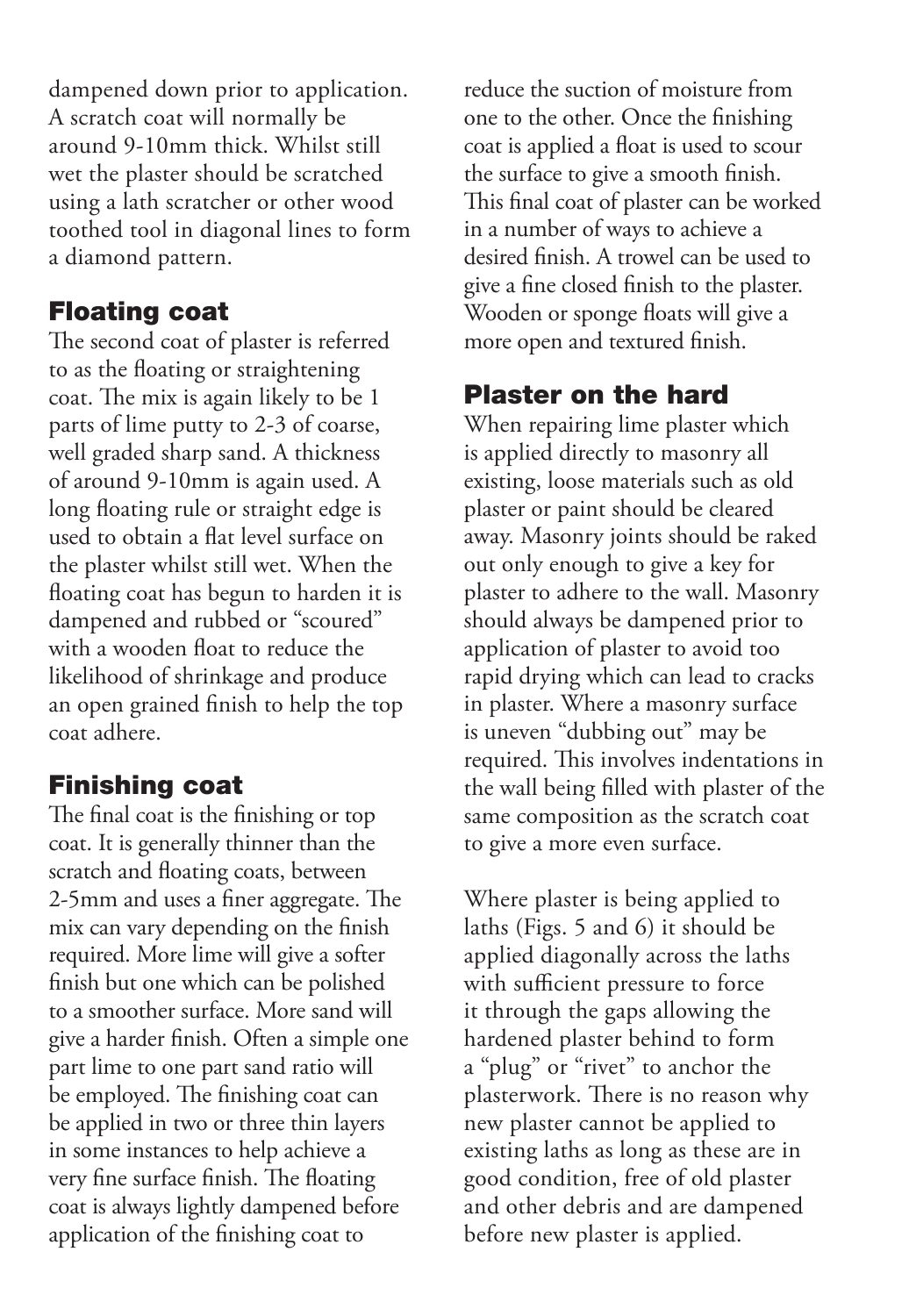

*Fig. 5 Replacement timber laths ready for application of base coat.*



*Fig. 6 Plaster applied to laths in large scale repair.*

## **Patch repair of flat plasterwork**

Where small areas of plasterwork have failed or cracks have developed it is possible to carry out patch repairs. The first stage in any repair strategy is to identify the cause of failure and rectify this prior to any work to plaster taking place.

It is important when considering repairs to plasterwork to remember hairline cracks can open and close through the seasons with changes in moisture levels and temperature. This type of crack is common in old buildings and does not necessarily require repair. Larger cracks or missing sections of plaster should be checked for any associated structural faults. If a large crack has existed unchanged for many years, it is probably stable and repairable. Quicksetting finish plaster or proprietary modern fillers should be avoided, as they will differ from the surrounding plaster in strength and density and therefore may cause further damage. If only a patch repair is being carried out, where the new work meets the original plaster this should be dampened down to avoid moisture being sucked from the new work into the old. Repairs should also be carried out using the same number and thicknesses of coats as the original work. (Figs. 7, 8 and 9).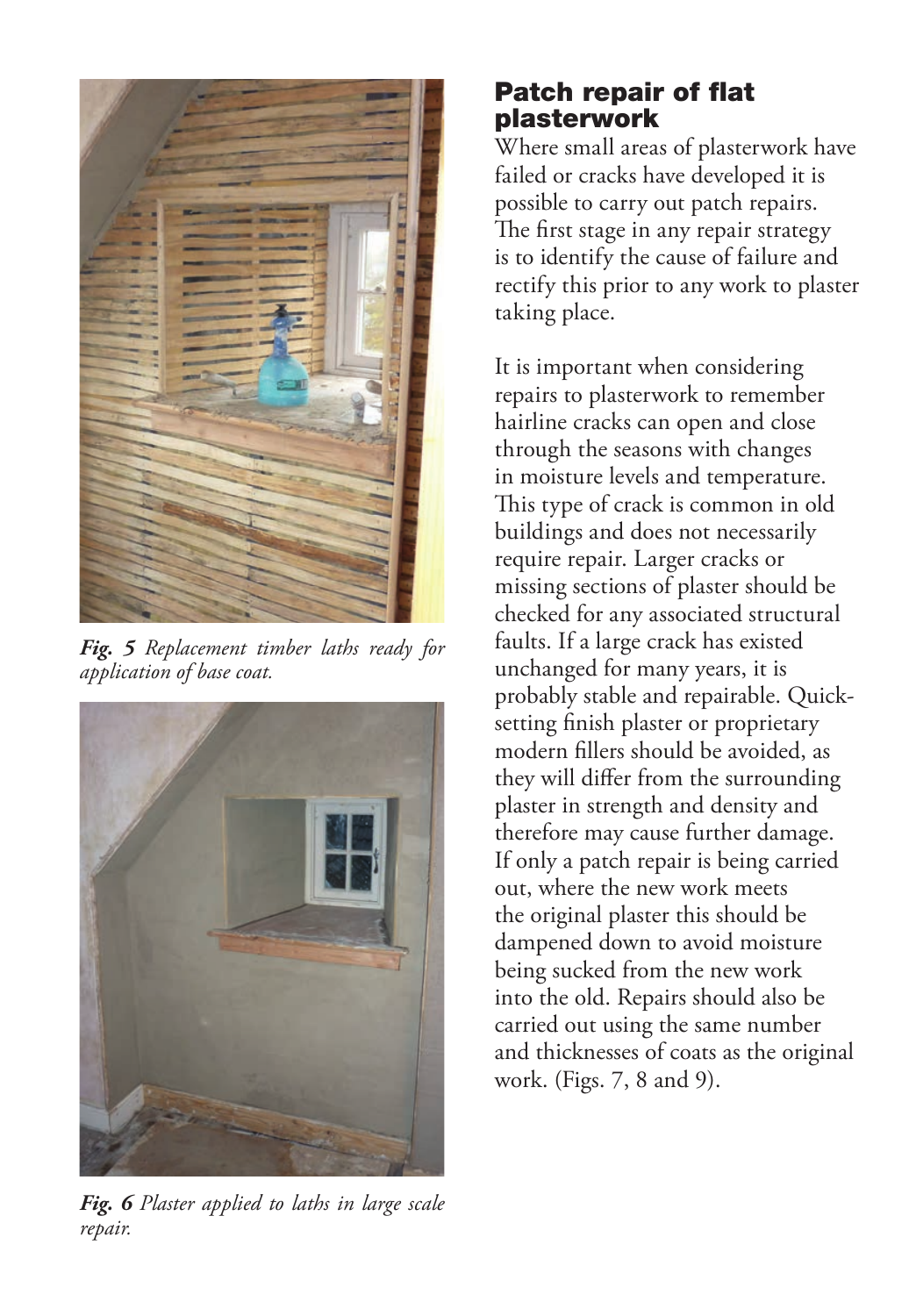

*Fig. 7 Loose plaster removed from cracked section of plasterwork - note no requirement to strip out the entire wall lining, patch repair is both achievable and economic.*



*Fig. 8 First coat of coarse plaster used in a patch repair.*





*Fig. 9 Finishing coat applied to patch repairs ready for decoration when the plaster has set.*

# **Conclusion**

This guide considers the materials and methods used in traditional flat plastering and its repair. If executed correctly, plaster can be repaired economically and in a way which will last long into the future. There is much about plastering which has not been described here and every building will be slightly different in terms of materials used, number and thickness of coats etc. More information can be found in the sources listed below.